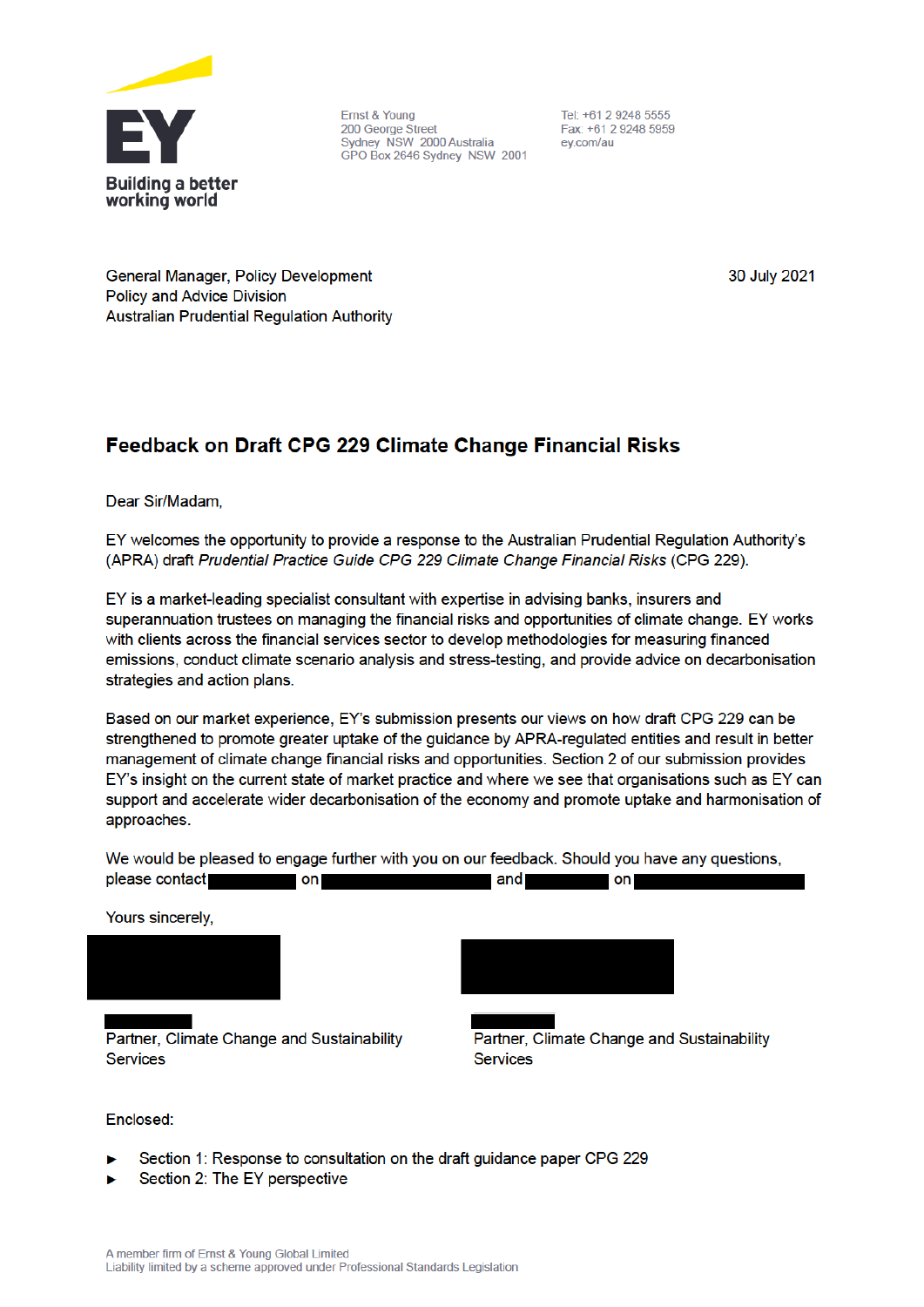

# **Section 1: Response to consultation on the draft guidance paper CPG 229**

### **1.1 General feedback**

EY supports steps that APRA is taking to formalise the expectation that financial institutions should manage the financial risks of climate change and address climate risk in the same manner that they manage other business risks.

EY's view is that financial institutions are more likely to follow the guidance in CPG 229 if they understand where the prudential practice guide sits in the wider context of managing climate change risks. EY recommends APRA provides additional information in the Introduction section to contextualise the regulatory landscape in relation to climate change, and clearly articulates the objectives of the guidance.

EY suggests that APRA:

- ► Articulates how APRA's climate-related guidance (CPG 229 and Climate Vulnerability Assessment) relates to other climate change regulatory activities by the Reserve Bank of Australia (RBA), Australian Securities and Investments Commission (ASIC) and Treasury.
- ► Provides greater context on the role of financial institutions in the transition to a low-carbon economy. This includes more explicitly stating the role financial institutions play in promoting wider economic stability through prudent risk management practices, by providing access to capital and by offering reliable insurance protection across the economy. Financial institutions have the opportunity to support a just transition that appropriately considers material social risks while directing the flow of capital towards activities with positive impacts.

EY observes that the draft practice guide is broad and principles-based. We recommend that more detailed guidance is provided on industry-specific nuances and implementation.

EY notes the accelerating convergence in global sustainability reporting standards, with the formation of an International Financial Reporting Standards (IFRS) working group in March 2021. The working group comprises sustainability and climate reporting standards bodies, including the Task Force on Climaterelated Financial Disclosures (TCFD), the Carbon Disclosure Project (CDP) and the Value Reporting Foundation. This demonstrates growing appetite and demand for the harmonisation of approaches to measuring and reporting sustainability and climate change.

On this basis, EY recommends that APRA develops specific standards for each industry in line with the emergence and development of global standards in this area, similar to the prudential standard for operational risk requirements for Authorised Deposit-taking Institutions (ADIs) (APS 114 and APS 115), registrable superannuation entities (SPS 114), and general insurers (GPS 118). EY suggests that a minimum compliance approach should be set out to encourage consistency and enable comparability of approaches across mid-tier financial institutions in one industry, while simultaneously providing top-tier financial institutions several options to adopt more advanced approaches for competitive differentiation.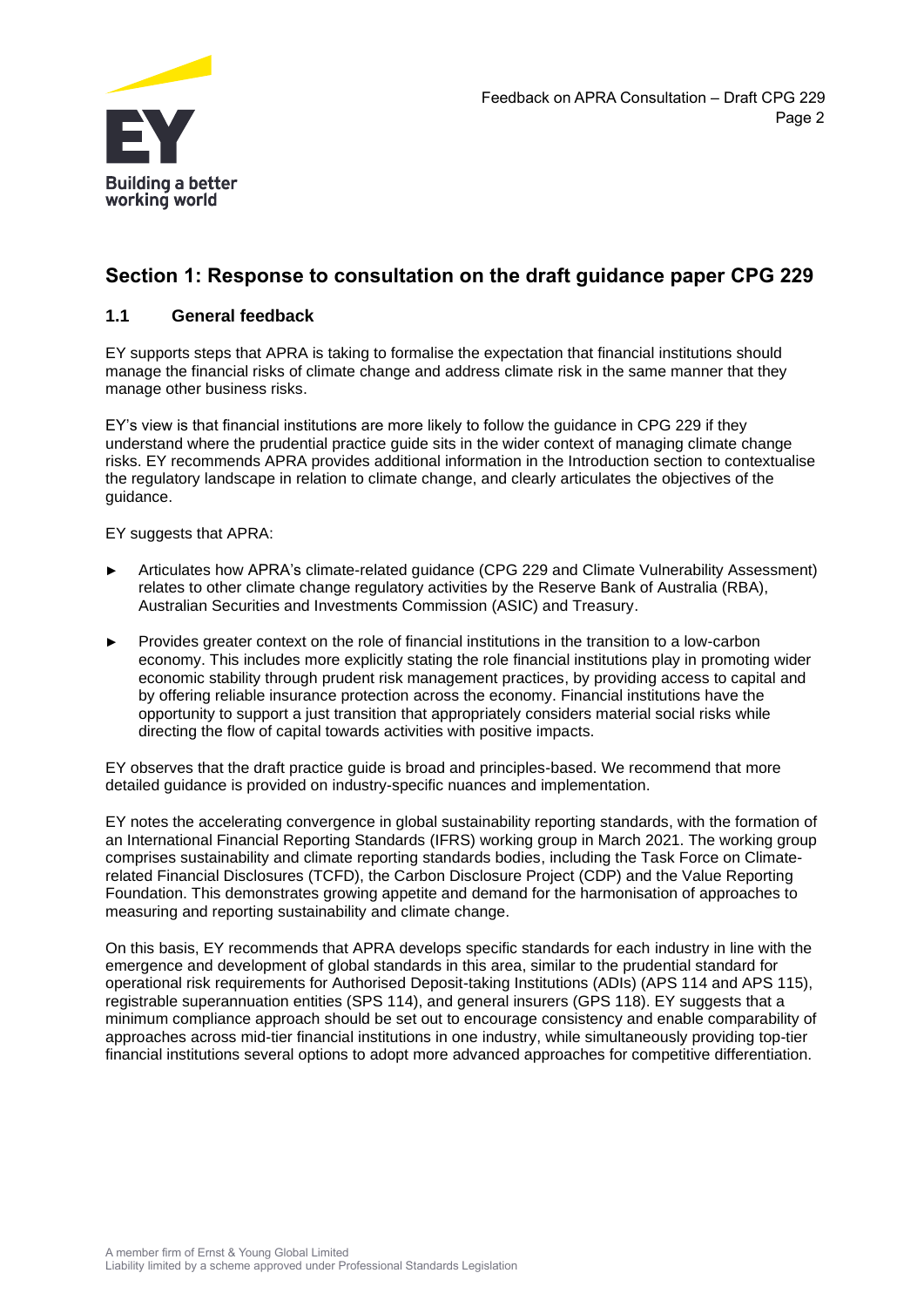

EY acknowledges that the maturity of measurement standards for climate change is less advanced than financial reporting and other ESG areas such as safety, and that extensive work needs to be done over time to develop robust standards in alignment with global developments. EY recommends that APRA actively contributes to the global discussion in the harmonisation of measurement and reporting approaches for climate change. EY notes that APRA has recently joined the Network for Greening the Financial Systems (NGFS). EY supports steps to align guidance with emerging international practice to ensure consistency across markets and jurisdictions. EY suggests that in the practice guide, APRA should note recent developments in the convergence of measurement and reporting and indicate that future APRA requirements on oversight and measurement standards to consistently quantify climate impacts across financial institutions will be forthcoming.

EY further notes that regulatory guidance from the EU, UK and Singapore goes beyond climate risk to cover environmental risk. EY recommends that the structure of CPG 229 be designed to allow for future application in other systemic environmental areas such as biodiversity loss, which is an emerging topic with a reporting framework, the Task Force on Nature-related Financial Disclosures (TNFD) currently in development.

Finally, EY recommends APRA provides clearer regulatory expectations and timeframes for the adoption of CPG 229. This includes specific information on how APRA will monitor financial institutions' implementation of the practice guide.

EY suggests that APRA:

- Communicates the timeline for financial institutions to develop and implement action plans.
- ► Continues to work with the Council of Financial Regulators (CoFR) on mandating climate-related disclosures as the UK and New Zealand regulators have done, where appropriate.
- Mandates an operationally independent review on the implementation of CPG 229, as is required for CPS 220 Risk Management.
- Indicates that APRA will conduct a review of financial institutions in each sector and publish a benchmark report of climate risk management across the peer group.

#### **1.2 Governance**

EY supports APRA's view that climate risks can, and should be, managed as part of an institution's overall business strategy and risk appetite, and that a board should have ongoing oversight of these risks when they are deemed to be material.

EY views climate change as a foreseeable financial risk that triggers directors' duties in the same way that any other issue that presents financial risks. This perspective is reflected in emerging shareholder resolutions and litigation in the financial services sector that drive more sophisticated climate-related investment and disclosures. EY recommends that APRA work with industry and other regulators to provide specific guidance on how directors can continue to discharge their duties with due care, skill and diligence in the context of emerging regulatory requirements for mandatory disclosure of climate risk.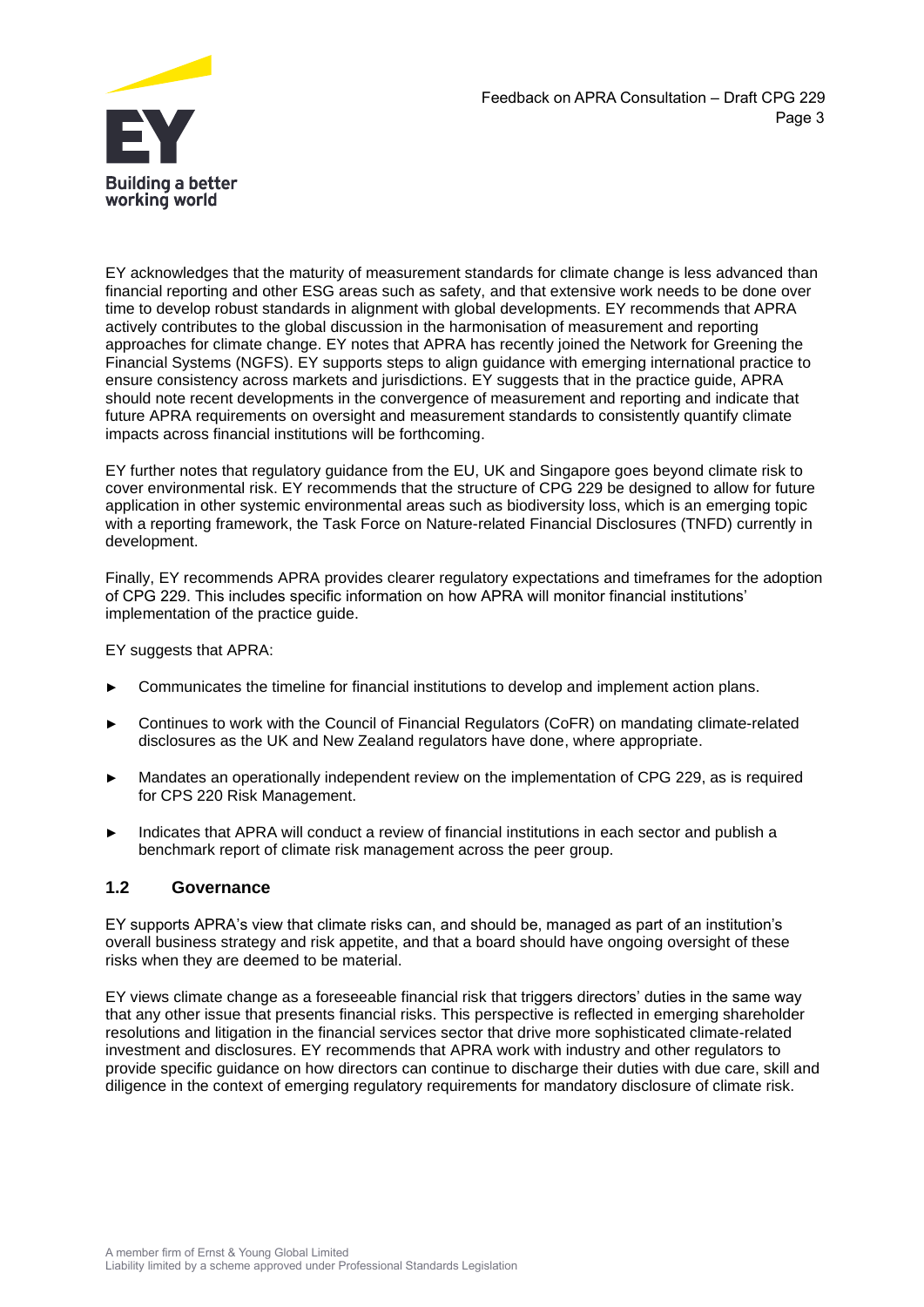

EY supports the integration of climate change within an institution's overall business strategy and risk appetite but emphasises the need to be able to evidence and demonstrate robust management, oversight and assurance across management policies, systems and frameworks. This could be achieved through greater reporting and transparency, particularly at board level for material risks. APRA should also emphasise the need to integrate climate governance into business strategy to elevate climate change opportunities relating to sustainable finance, including impact investment, portfolio diversification and innovative products that mitigate risk and incentivise the transition to a low-carbon economy (e.g. reduced premiums for the use of fire resistant building materials).

EY acknowledges that financial institutions are making efforts to build capacity across their governance and traditional risk management divisions to ensure adequate resources, skills and expertise to manage climate risks. EY recommends that APRA continues to support the development on tools for building capacity and on demonstrating that institutions have the skills, resourcing, capabilities and internal capacity building systems in place to effectively manage and mitigate material climate risks.

# **1.3 Risk management**

EY supports APRA's guidance in CPG 229 as a first step in regulating climate risk management in a manner that is consistent with the TCFD framework. However, across all elements of risk management, EY has identified a number of barriers that financial institutions are likely to have in implementing this guidance.

EY recommends that APRA provides greater detail and tangible examples, and more clearly articulates the requirements in the guidance to overcome the barriers listed below. Addressing these barriers could help reduce the likelihood of inconsistent adoption of CPG 229 and inadequate climate risk management.

- **Data:** The majority of financial institutions lack consistent, complete and usable climate data to the same level of quality as other financial risk assessments – this is both from counterparties and more broadly. APRA should include greater discussion of publicly available data sources such as the NGFS scenarios. Working together with the CoFR to mandate TCFD disclosures for all listed entities on the ASX in a move similar to UK and NZ will improve the availability of information.
- ► **Knowledge:** Climate risk management is a nascent area of risk for many financial institutions, particularly in the asset management space, and as such there is a significant lack of required expertise. APRA could provide greater detail by highlighting specific examples of leading practice for how climate risk could be managed and implemented in practice at industry level.

EY supports APRA's acknowledgement that providing finance to assist customers adapt to climate change may not adequately address climate risks. EY supports APRA's suggestions for mitigation. However, EY observes that the absence of specific minimum requirements for different timeframes associated with different climate risks could mean that financial institutions do not engage with climate risks in a timely manner, especially acute physical risks.

EY supports APRA's emphasis on quantitative metrics when carrying out climate risk analysis. This could include, for example reporting on Category 15 scope 3 emissions under the GHG Protocol or 'financed emissions'. EY believes that the guidance could be improved by referring to the TCFD's 'metrics and targets' pillar and supplementary guidance, as well as more specific criteria for risk monitoring, to assist financial institutions that are less familiar with climate risk analysis. EY also recommends referencing the NGFS scenarios as a publicly available data source, both to inform APRAregulated entities and to harmonise risk monitoring methods.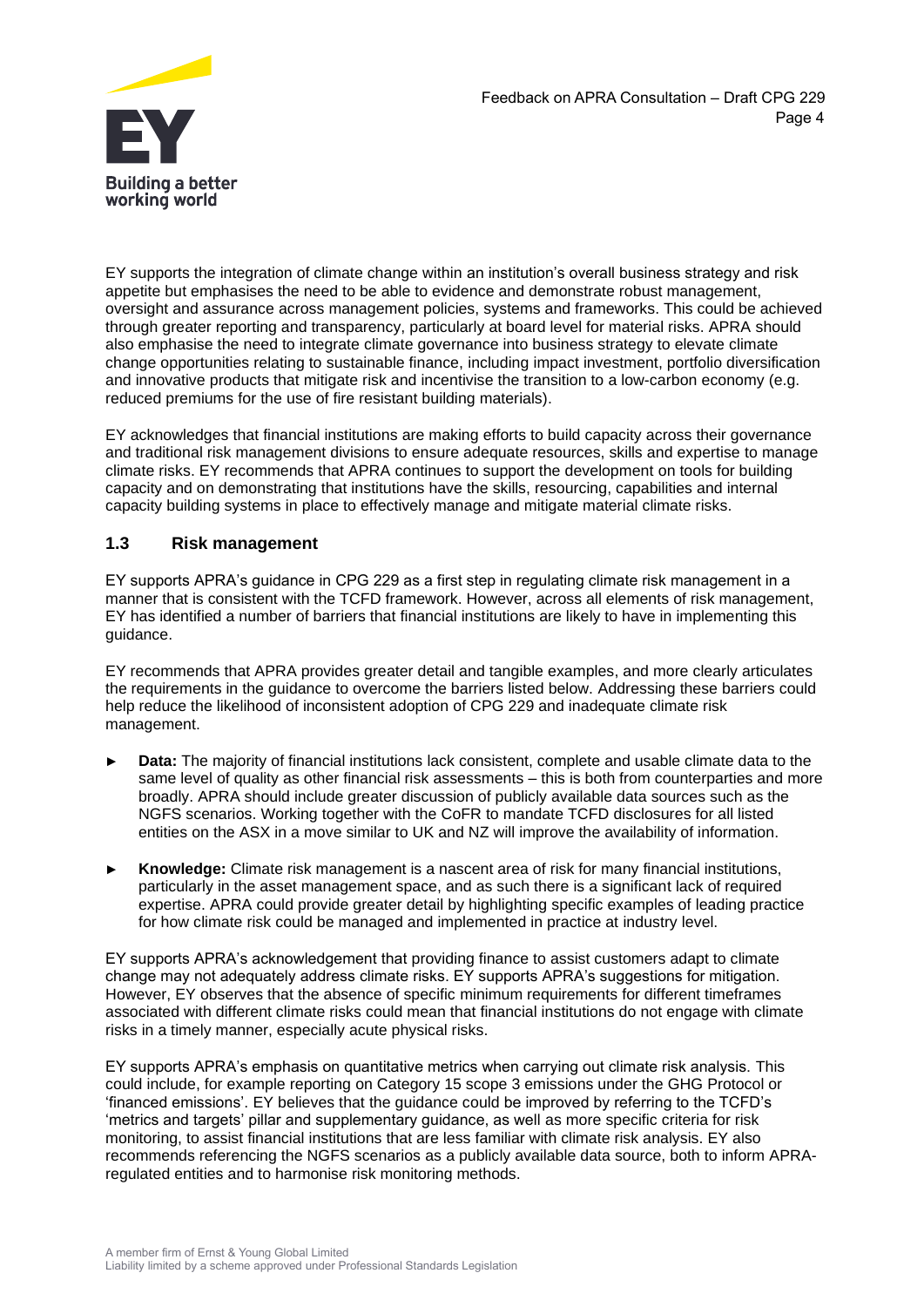

EY supports APRA's recommendation to consider the guidance in CPG 229 alongside existing climate risk identification categories outlined in CPS 220 and SPS 220, and to begin with a sectoral approach. EY recommends that APRA flags that counterparty risk assessments are the next step in obtaining sufficient climate risk visibility, as observed in EU and UK prudential regulation. EY supports the four criteria for risk identification provided as an example in the guidance and recommends that more examples are given to address knowledge gaps many financial institutions have in this space.

EY supports APRA's policies and procedures guidance regarding the inclusion of roles, responsibilities and risk functions in managing climate risks.

# **1.4 Scenario analysis**

EY supports APRA's guidance for financial institutions to conduct scenario-based climate risk analysis and stress-testing, and that the scenario analysis should cover both physical and transition risks across different time horizons. EY supports APRA's position that scenario development should be tailored to an institution's particular circumstances (e.g. size, business mix, complexity) and that independent and external specialist support should be sought where appropriate, in line with current market practice.

EY recommends that APRA includes medium-term time horizons for scenario analysis. This will enable further alignment with the TCFD framework, particularly on the assessment of climate-related risks and opportunities (as per the 2017 TCFD Recommendations) and the setting of appropriate quantitative metrics and targets to monitor progress (as per the June 2021 TCFD Supplementary Guidance on Climate-related Metrics, Targets and Transition Plans).

EY recommends that APRA could provide greater detail by highlighting specific examples of what they believe are leading practice examples of the granularity and methodology of climate scenario analysis. This should enhance the sector's understanding of how scenario analysis should be conducted and ensure that their investment, lending or underwriting decisions are well-informed. Providing industryspecific guidance would assist smaller financial institutions to adopt a compliance-based or least-cost approach to scenario analysis, and thereby better manage their risks, while allowing larger institutions wanting to carve out a competitive advantage to undertake more tailored scenario analysis to inform their strategy and risk appetite parameters. EY recommends that APRA provides the following stakeholders with further support:

- ► **Banking/Authorised Deposit-taking Institutions (ADIs):** Provide clear guidance on the preference and methodology for top-down versus bottom-up approaches for portfolio-wide versus counterparty scenario analysis.
- **Superannuation:** Recommend key metrics that superannuation funds should stress-test though scenarios analysis, e.g. ROI, attrition rate.
- **Insurance:** Provide suggestions for how the insurance industry can improve its scenario analysis to most effectively map the systemic risks that climate change presents, given the short-term nature of many general insurance products and the use of historical rather than projected data in current modelling.

EY recommends that APRA includes high-level guidance on the need for increased data capture and integration to overcome the data access barrier that inhibits adequate scenario analysis in many cases. This could also include providing guidance on data quality (similar to the data quality scorecards by the Partnership for Carbon Accounting Financials (PCAF) and industry practices such as the Climate Measurement Standards Initiative (CMSI)) and examples of external data sources where standard data proxies could be obtained if customer-specific data is unavailable.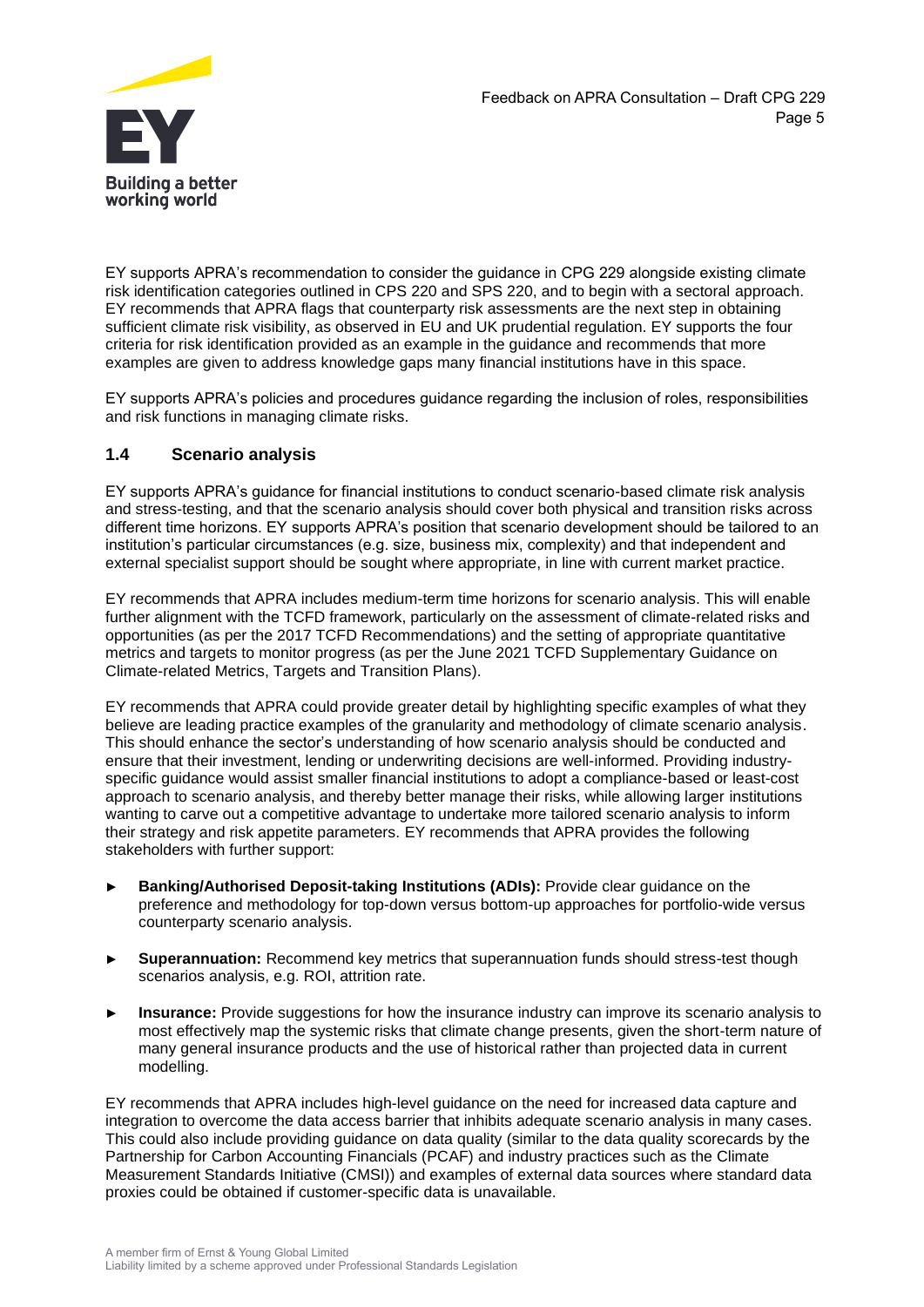

Feedback on APRA Consultation – Draft CPG 229 Page 6

# **1.5 Disclosure**

EY supports APRA's endorsement of the TCFD as a consistent and effective disclosure framework for climate risk. However, EY recommends that CPG 229 uses more specific language and provide greater guidance on APRA's expectations of financial institutions. This would address the risk of inconsistent adoption of the guidance and of poor-quality disclosure that fails to aid investors in their decision-making. Specifically, EY recommends that APRA references the emerging support from individual institutions for mandatory TCFD disclosure and Recommendation 11 from the Australian Sustainable Finance (ASFI) Roadmap to shift TCFD reporting to a 'if not, why not?' approach. The ASFI Roadmap is supported by the majority of large financial institutions in Australia. EY recommends that APRA highlights the increase in mandatory disclosure in key markets such as New Zealand and the UK and the need for alignment in a phased-in approach.

EY's annual Global Climate Risk Barometer noted that while financial institutions are reporting on climate risk, financial institutions need to improve the quality of their disclosures. This is particularly the case for asset owners and managers where, of the sample assessed, only 25% had quality disclosures, with the insurance and banking industries faring slightly better at a quality score of 38% and 46% respectively. In addition, relatively few had made climate-related disclosures within their financial statements, which were qualitative in nature. EY recommends that APRA includes specific examples taken from the TCFD metrics and relevant TCFD supplementary guidance to assist financial institutions to provide comparable and decision-useful disclosure. EY recommends adopting the concept of materiality as per the AASB Practice Statement 2 for Climate-related and other emerging risks disclosures, as well as the following accounting and reporting principles for disclosure:

- **Relevance**
- **Completeness**
- **Consistency**
- **Transparency**
- **Accuracy**





*Figure 1 Financial services climate risk disclosure (EY Global Climate Risk Barometer, June 2021)*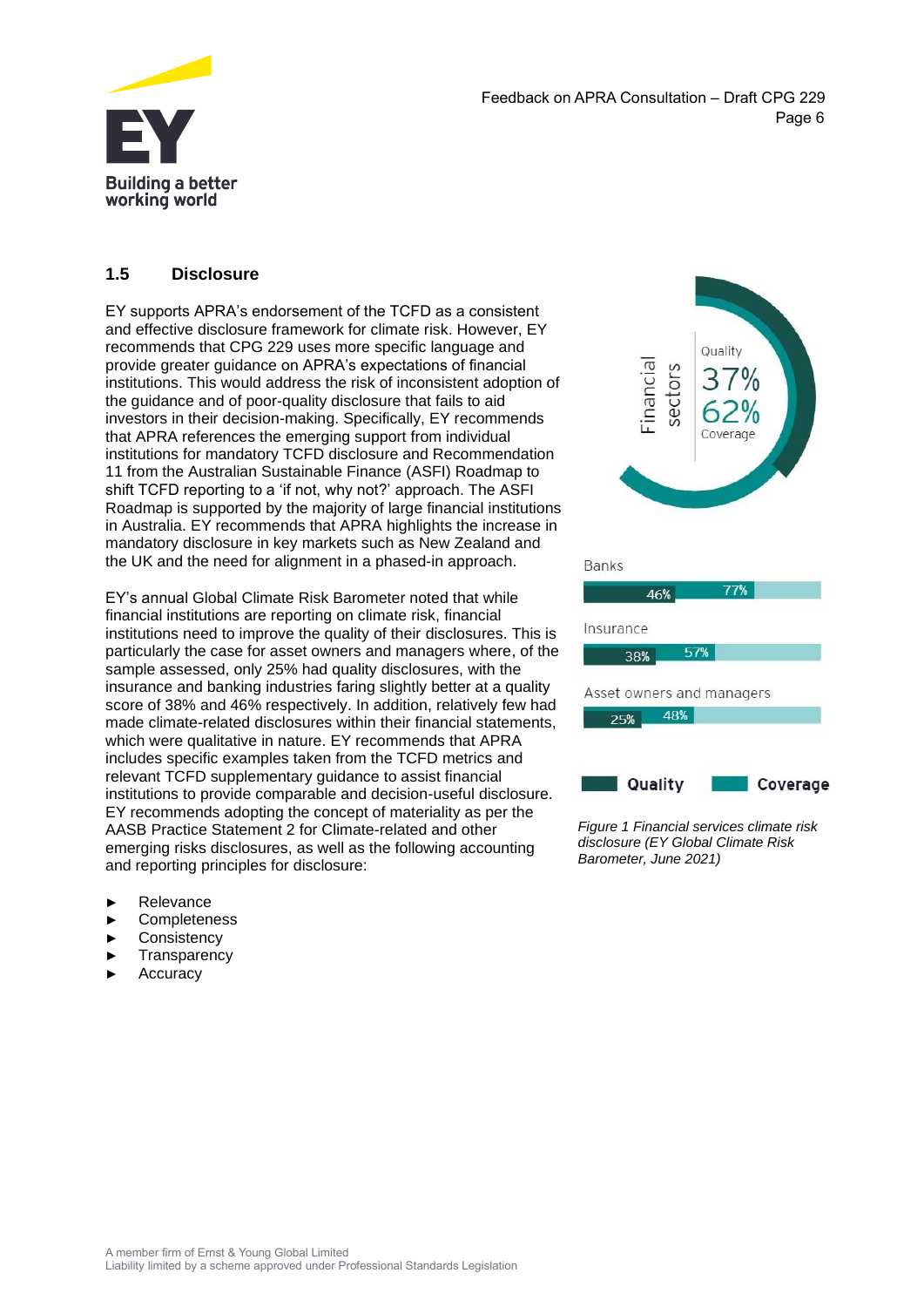

# **Section 2: The EY perspective**

EY is a long-standing advocate for the effective identification and management of climate change risks and impacts.

Strong governance, effective risk management, forward-looking scenario analysis and transparent, usable disclosure are the bedrock of managing the systemic and financial risks presented by climate change. They are also crucial to ensuring that Australia's financial system is stable, efficient and competitive.

Achieving this requires all players across the financial system, including regulated financial institutions, intermediaries, regulators and professional services and advisory firms to play their part.

EY welcomes the work that APRA and other members of the CoFR have undertaken in recent years to steadily grow capability and expertise across the financial system in understanding and managing the financial risks of climate change. CPG 229 is an important next step in this journey.

There remain significant challenges that need to be addressed. Some of these include the availability of data, asymmetry of information, lack of analytical capability, the development of tools and frameworks for the harmonisation of definitional frameworks to better inform comparative risk analysis, and the complete and timely disclosure of material information to inform intelligent risk-based decision making. These apply across the sector, and indeed across many sectors, when dealing with climate risk assessments.

Regulatory frameworks for climate change risk management and disclosure are emerging across a range of jurisdictions. This includes, the mandating of climate-related disclosures in line with the TCFD framework, which is gaining momentum. Countries and regions, including New Zealand, UK, EU, Hong Kong, Switzerland and Brazil, have already made public commitments to support the framework.

In addition, the upcoming sustainability reporting standard by the IFRS, which is built on the TCFD framework and supported by the International Organization of Securities Commissions (IOSCO), will bring greater robustness to climate-related disclosures.

EY's 2021 Global Climate Risk Disclosure Barometer assessed disclosures of more than 1,100 companies across 42 countries. It showed potential for improvement as the average quality of disclosures by the financial sector is 37%, compared to coverage (62%) by the sector. This would indicate that greater, more specific guidance is required on how to disclose better and more decisionuseful information. In the financial services sector, banks continue to lead, with asset owners and managers still well below the average. In many cases, asset owners are not required to report publicly, and the vast majority do not.

In June 2021, the Investor Group on Climate Change (IGCC), CDP and the UN Principles for Responsible Investment (PRI) jointly issued *Confusion to Clarity: A plan for mandatory TCFD-aligned disclosure in Australia*. The plan notes that current voluntary climate reporting in Australia is insufficient and calls for clear mandatory signals from regulators. The plan also sets out a roadmap for companies to improve their reporting practices by 2024.

EY also notes the emergence of regulatory frameworks for sustainable finance in the EU, as well as comparable discussions underway across Asia, in New Zealand and in North America. The ASFI and the Australian Sustainable Finance Roadmap released in 2020 also provide an indication of the market appetite for more granular guidance from regulators on how companies should approach and implement of managing climate risk.